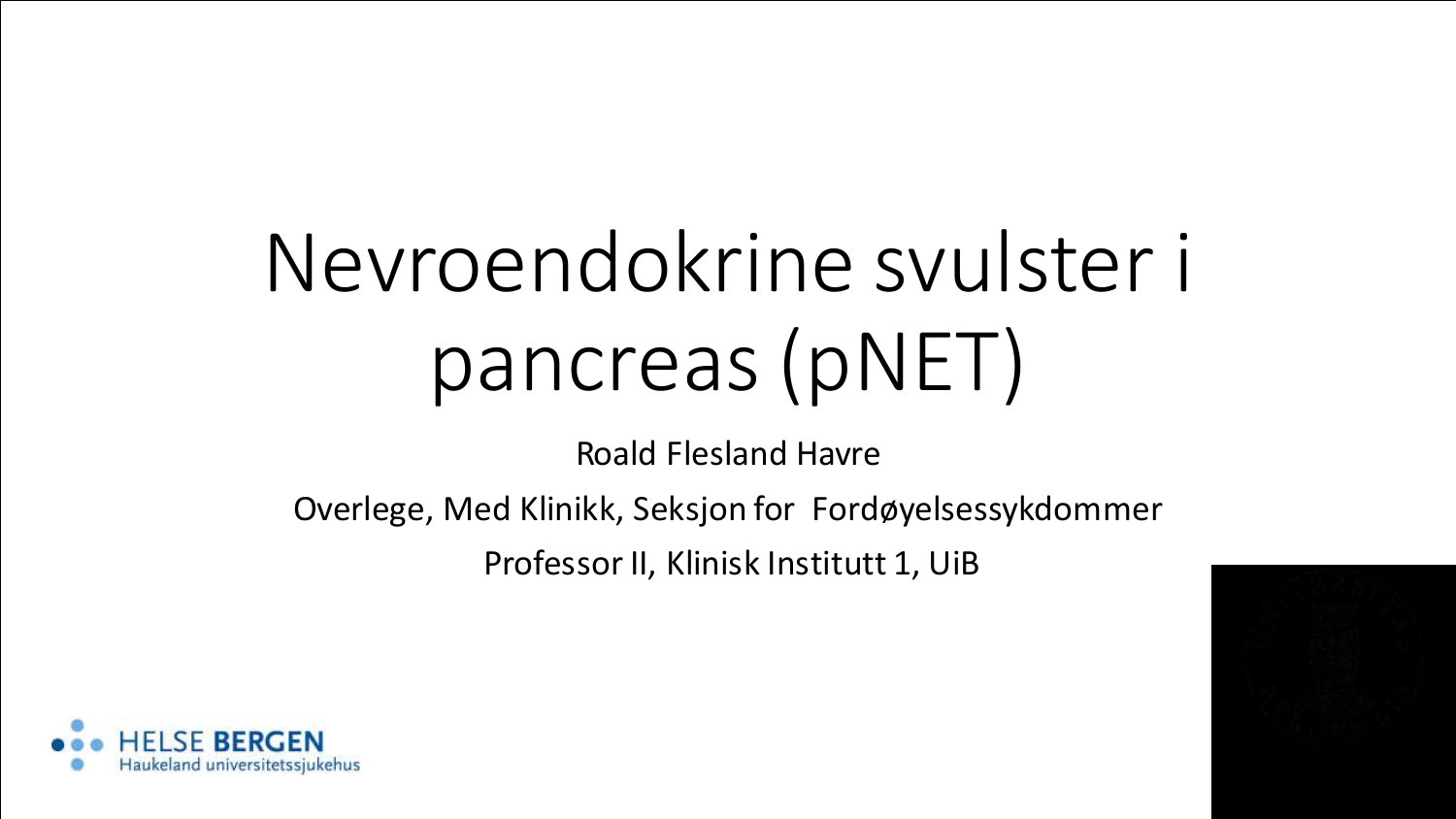### Agenda

- Forekomst av nevroendokrine svulster
- Inndeling etter WHO
- Utredning ved mistanke om NET i pankreas
- Behandling (- kjemoterapi)
- EUS veiledet radiofrekvensablasjon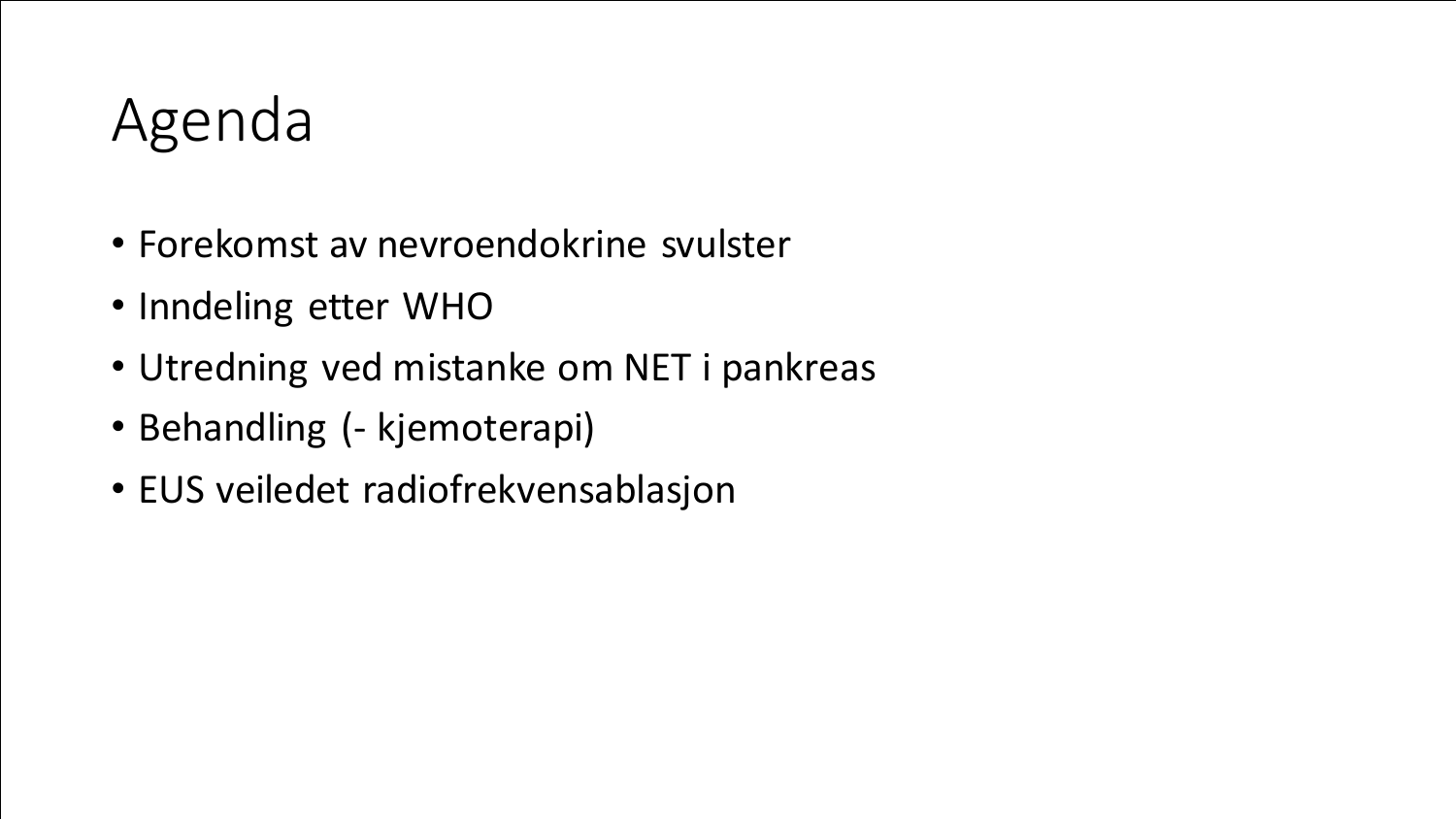# Forekomst hormonproduserende pNET

| Symptomer ved NET   Aktiv substans<br><i>i</i> pankreas og<br>duodenum,<br>avhengig av type<br>hormonproduksjon<br><b>NET</b> |                                 | Insidens*      | <b>Assosiert til MEN</b><br>% | Symptomer                       |
|-------------------------------------------------------------------------------------------------------------------------------|---------------------------------|----------------|-------------------------------|---------------------------------|
| Insulinom                                                                                                                     | <b>Insulin</b>                  | $1 - 3$        | $4 - 5$                       | Hypoglykemi                     |
| Gastrinom                                                                                                                     | Gastrin                         | $ 0.5 - 2 $    | $20 - 25$                     | Ulcus sykdom,<br>refluks, diaré |
| Somatostatinom                                                                                                                | Somatostatin                    |                | 45                            | Diabetes,<br>gallestein, diaré  |
| <b>VIPom</b>                                                                                                                  | Vasoaktivt<br>intestinal peptid | $ 0.05 - 0.2 $ | 6                             | Diaré, hypokalemi               |
| Glukagonom                                                                                                                    | Glukagon                        | 0.01–0.1       | $1 - 20$                      | Erytem, diabetes                |

\* Nye tilfeller/10<sup>6</sup> innb./år. Etter Jensen RT (15)

Helsedirektorektoratet 2020: Nasjonalt handlingsprogram med retningslinjer for diagnostikk, behandling og oppfølging av nevroendokrine svulster i fordøyelsessystemet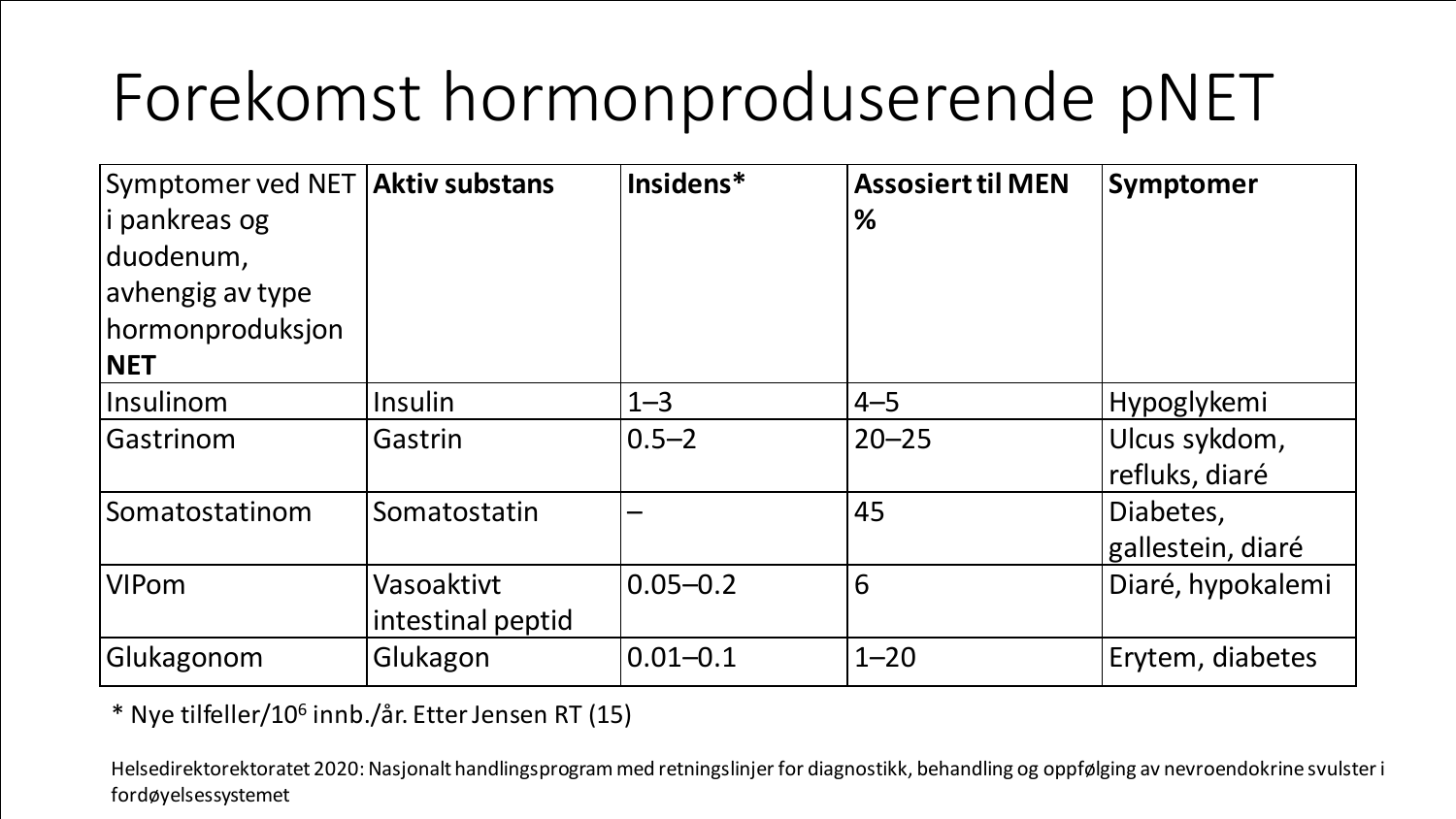#### Neuroendocrine tumor epidemiology



pNET: ca 1-2% av alle tumores i pankreas Ca 7-14 per år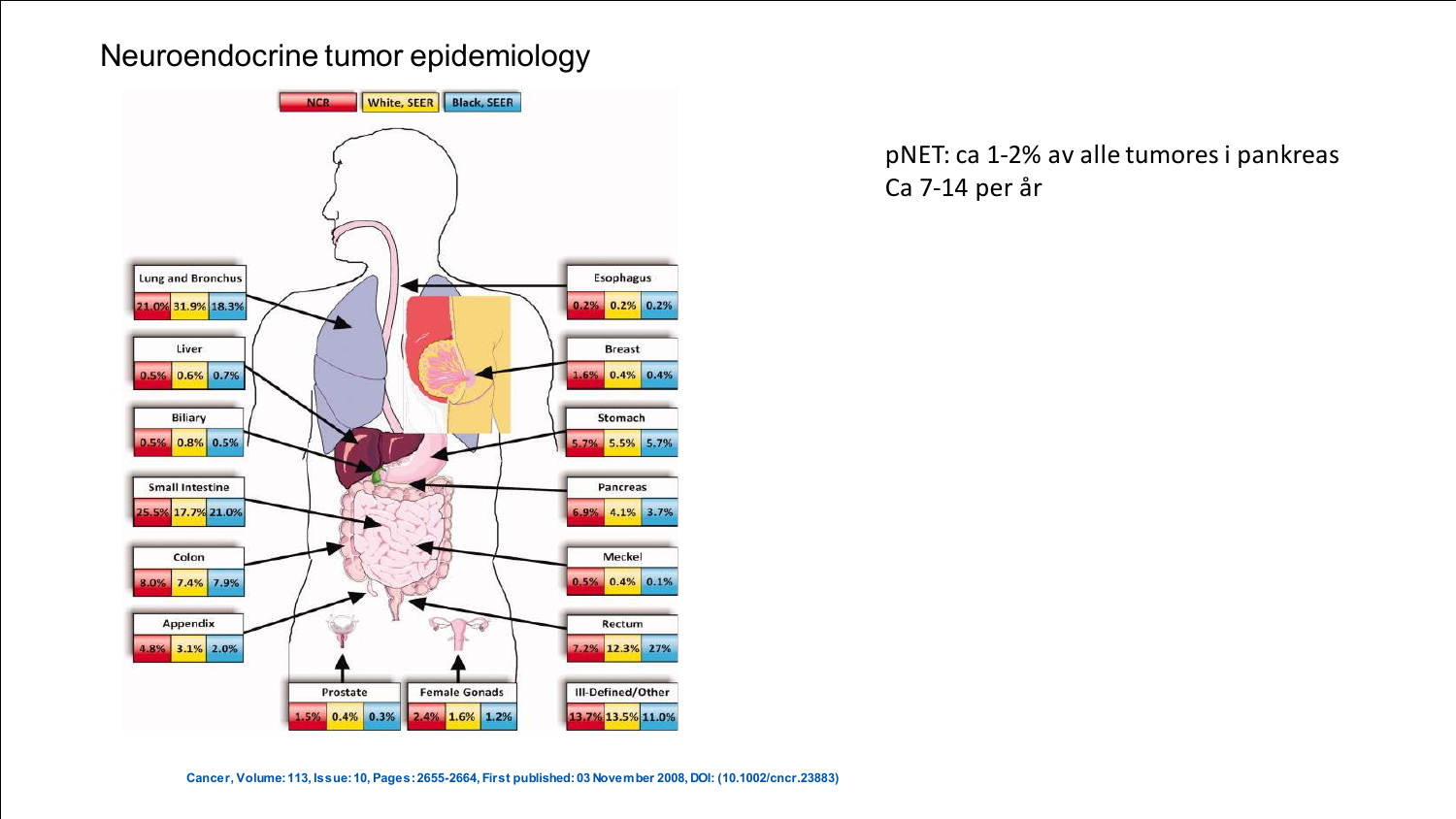# Utredning

- Blodprøver ved mistanke om nevroendokrin svulst.
	- hematologisk status, samt nyre- og leverprøver
- Kromogranin A
	- 60-80 % av NET
	- Kan være forhøyet ved PPI, atrofisk gastritt, hjerte- og nyeresvikt, annen cancer
	- fastende prøve gir mer stabile verdier
- Hormoner:
	- gastrin, insulin, c-peptid, pro-insulin, glukagon, VIP, pankreatisk polypeptid (PP), somatostatin, ACTH og kalsitonin.
- 5-HIAA
	- Nedbrytingsprodukt av Serotonin (oftest tynntarms NET)
	- Ved ukjent fokus
	- Diettrestriksjoner før prøve(lavt serotonininnhold)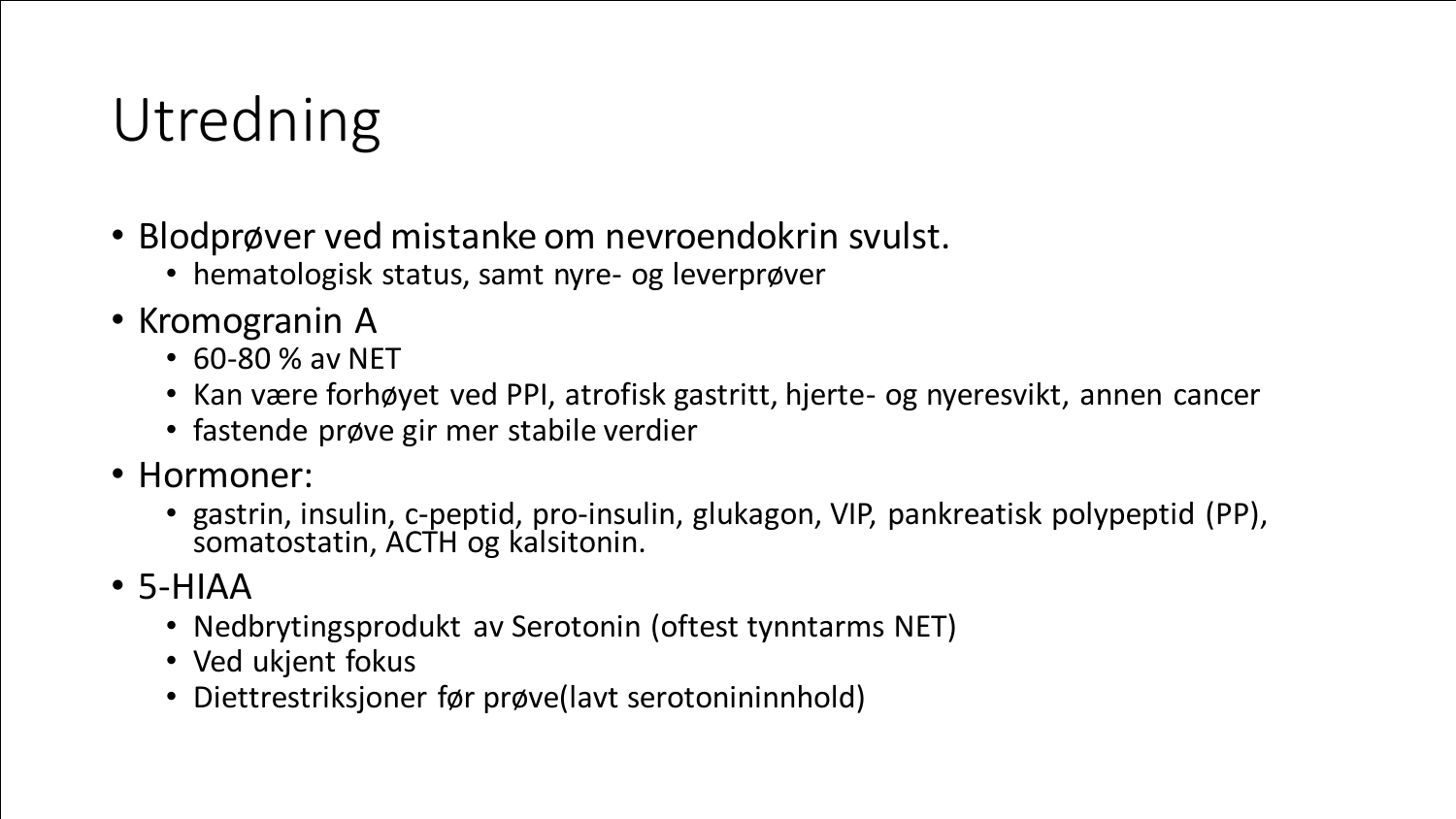# Billeddiagnostikk

- CT (pancreasprotokoll)
- MR (< 50 år)
- <sup>68</sup>Ga DOTATOC PET-CT (fremstiller somatostatin receptor 2)
	- Overtatt for octreotide scan
	- <sup>18</sup>F FDG PET kan gi tillegsinformasjon ved G3 sykdom eller metastatisk sykdom
- Endoskopisk Ultralyd (EUS)
	- For utredning/kontroll av pNET
	- Ved negativ CT/MR og PET-CT
	- Vevsprøvetaking
	- Behandling med EUS veiledet RFA (protokoller)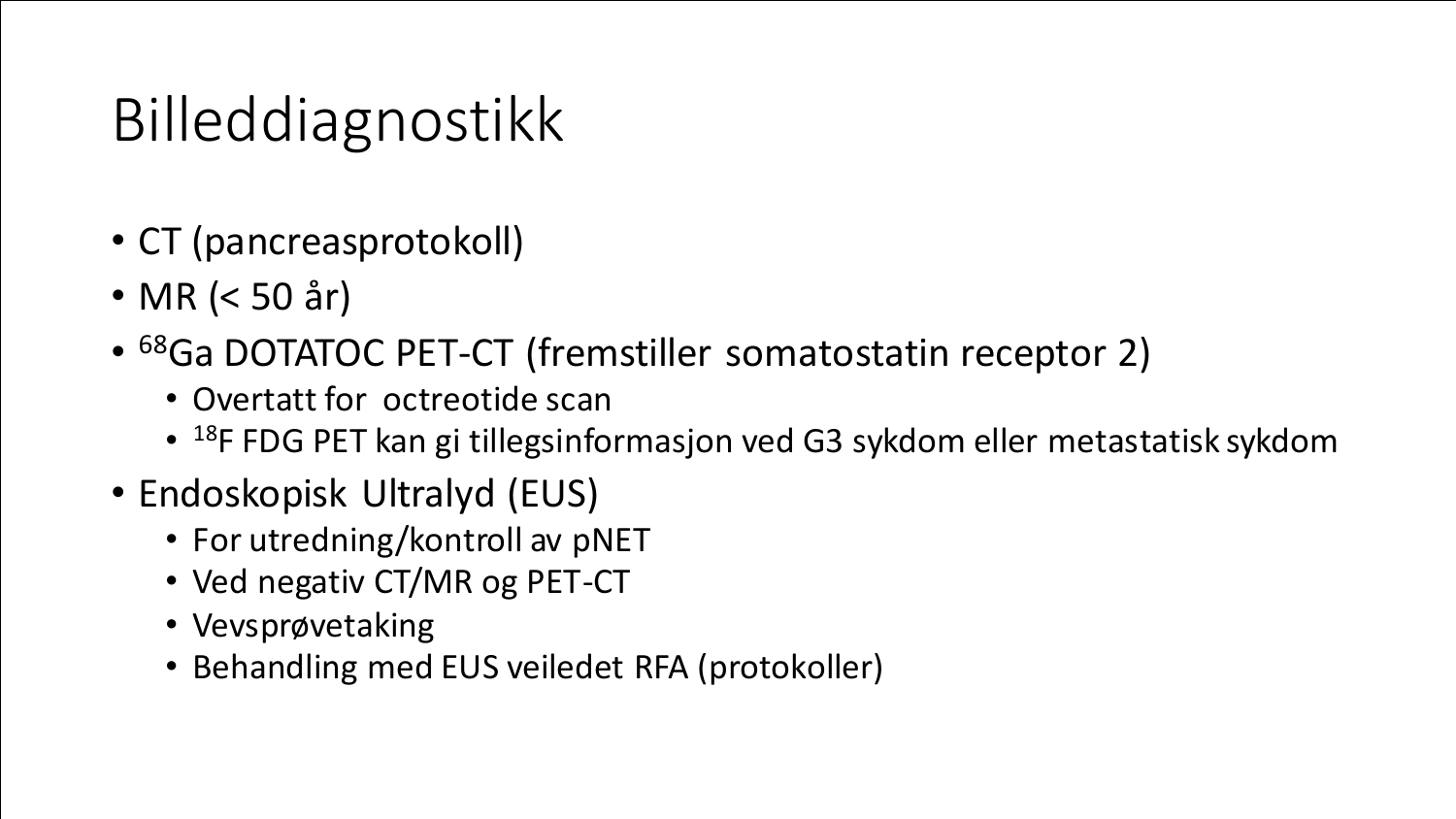# Patologisk klassifisering

- Morfologisk beskrivelse med tanke på differensieringsgrad (høyt eller lavt differensiert)
- Immunhistokjemi:
	- Kromogranin A (CgA), Synaptofysin
	- Ki67
	- Ved Ki67 > 20 % skal det også angis cellemorfologi (små-cellet eller storcellet).
	- Biopsi eller resektat anbefales for vurdering av proliferasjonsindeks med Ki67.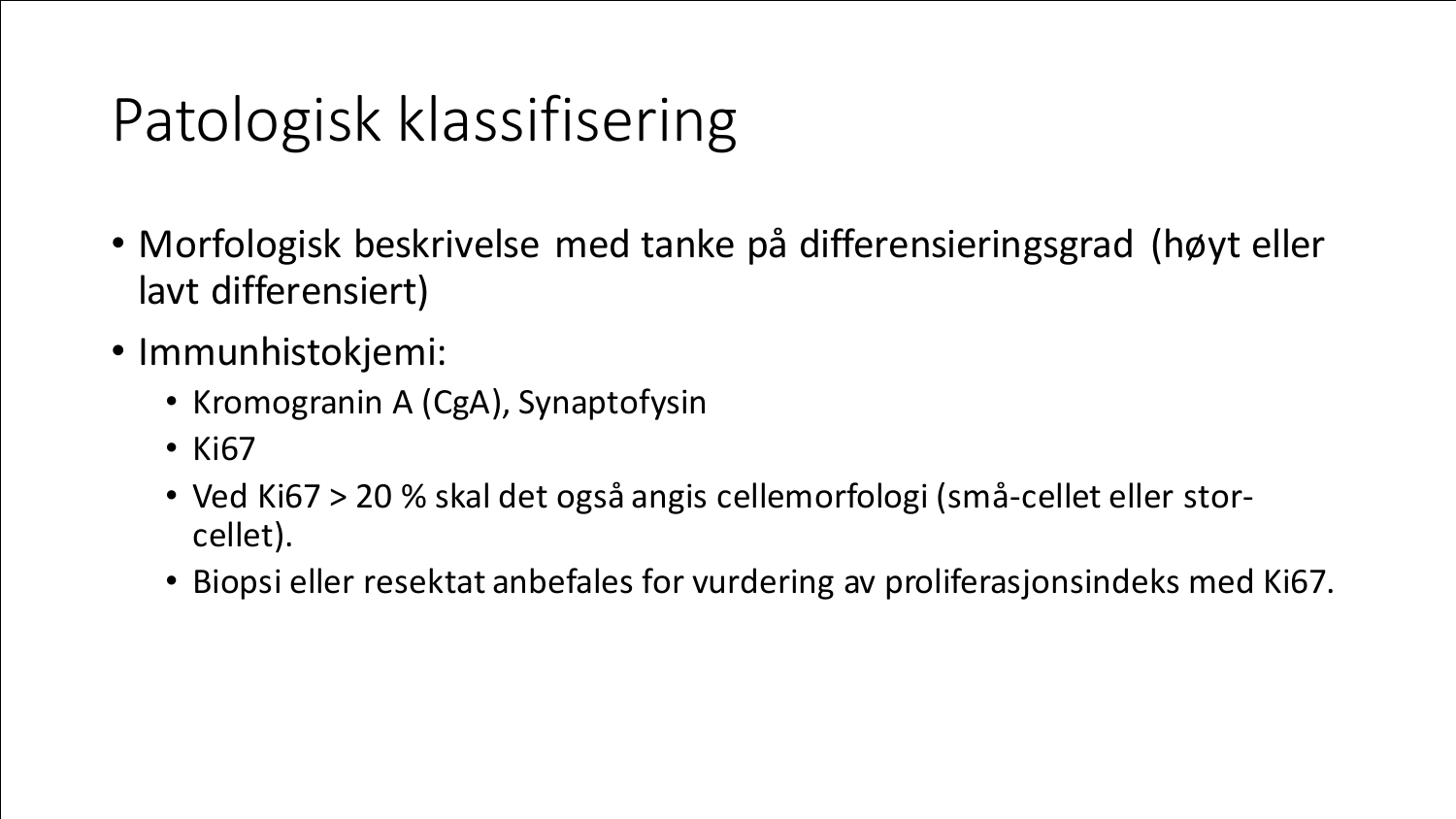### WHO- klassifisering av Nevroendokrine neoplasmer (NEN) 2019

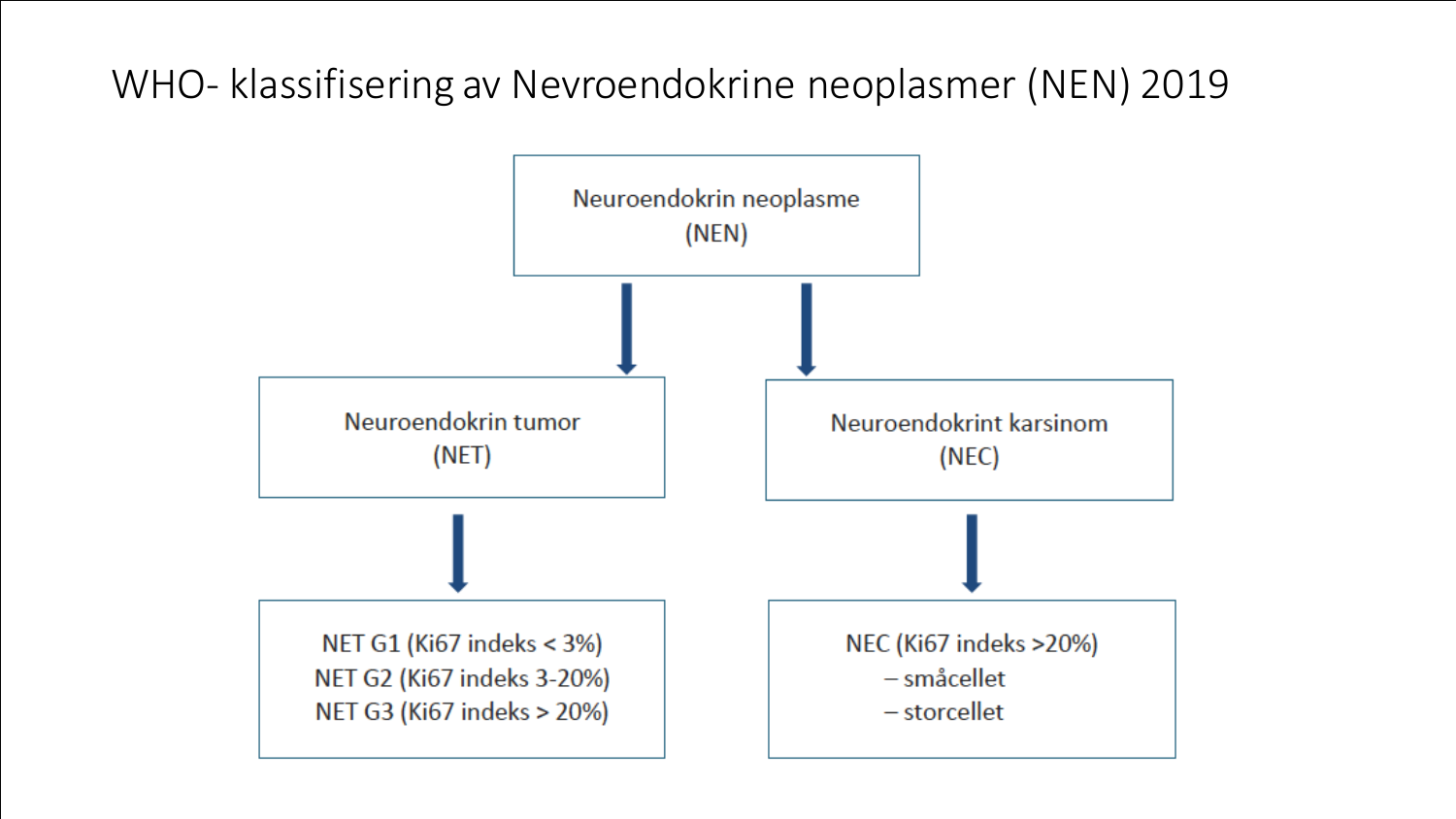# Syndromer med hyppigere pNET

- Multippel Endokrin Neoplasi 1 (MEN-1)
	- Parathyroidea (hyper para)
	- Hypofyse
	- Pancreas (ofte flere små lesjoner, kontroll med EUS)
- Von Hippel Lindau
	- Solitære, ofte cystiske
	- CNS/nyre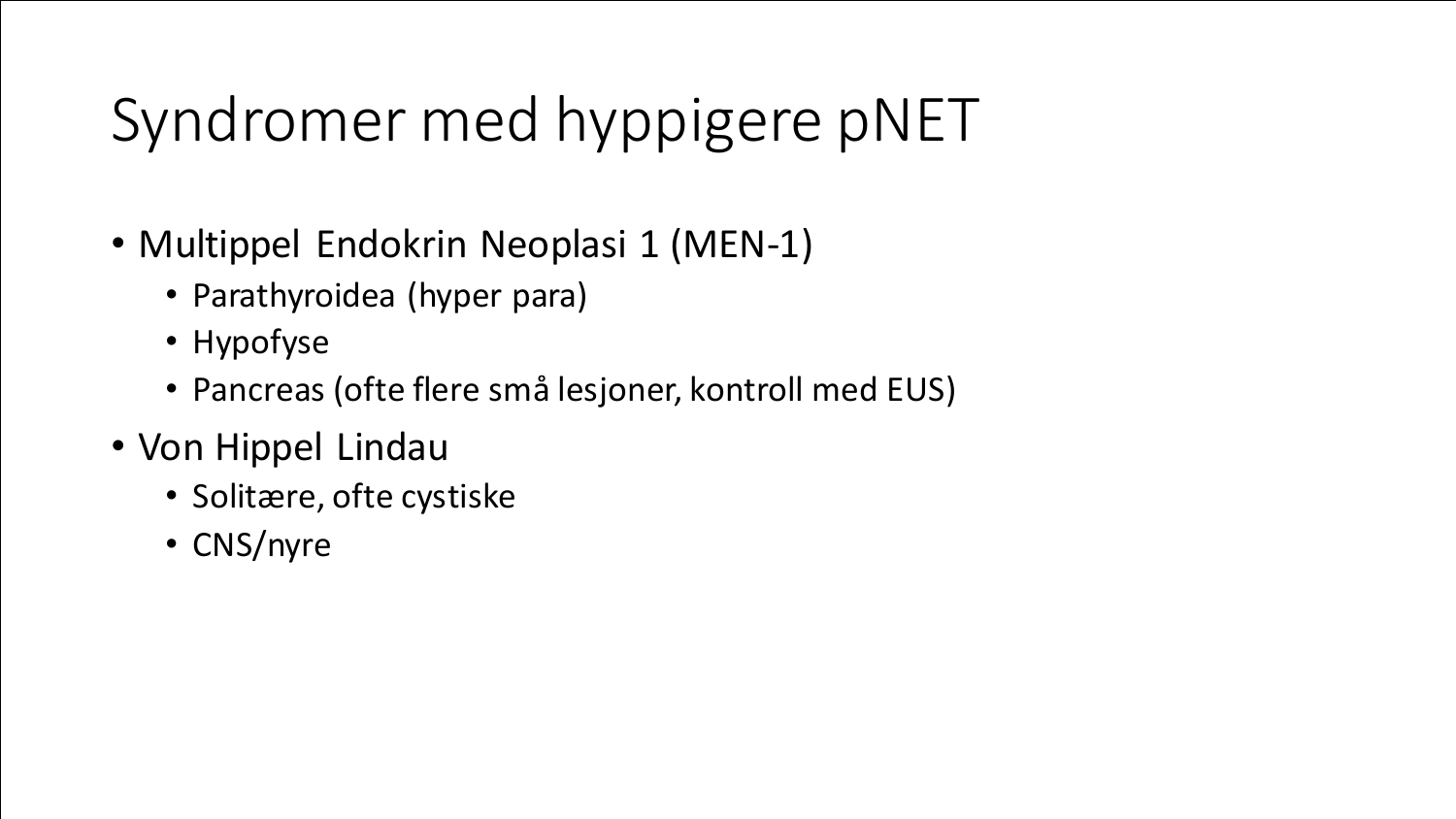# Behandling

- Kirurgi
	- Ved avgrenset sykdom
- Somatostatin analoger
	- Octreotide LAR
	- Lanreotide autogel
		- BV: Gallesteinsdannelse, diaré, kvalme
- Målrettet peptid receptor radionucleotide terapi (PRRT)
	- Ved somatostatin R-2
	- <sup>177</sup>Luthetium 4 x 7.4 GBq, 8 ukers intervall (Luthathera<sup>®</sup>)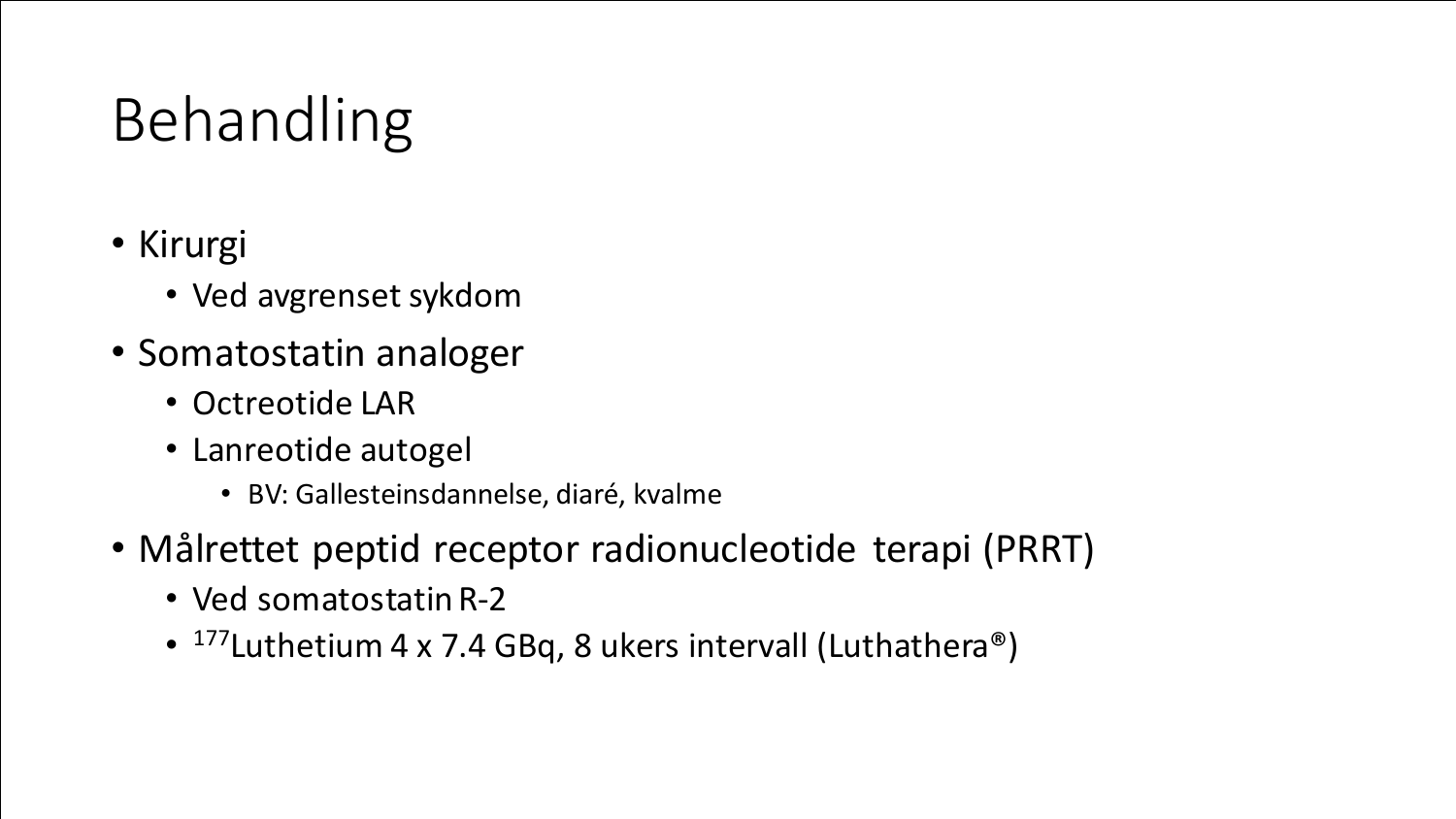# Complications after surgery for pNET (2000-2013, 62 studies)

Fistulas

- Enucleation: 27-45%
- Distal pancreatic resection: 12-14%
- Pancreadoudenctomy (Whipple): 14%

### Postoperative bleeding

- Enucleation: 6-7%
- Distal pancreatic resection: 1%
- Pancreadoudenctomy (Whipple):7%

### Mortality (in hospital)

- Enucleation: 3%
- Distal pancreatic resection: 4%
- Pancreadoudenctomy (Whipple): 6%

Postoperative Complications, In-Hospital Mortality and 5-Year SurvivalAfter Surgical Resection for Patients with a Pancreatic Neuroendocrine Tumor: A Systematic Review. Anneke P. J. Jilesen et al. World J Surg. 2016 Mar;40(3):729-48.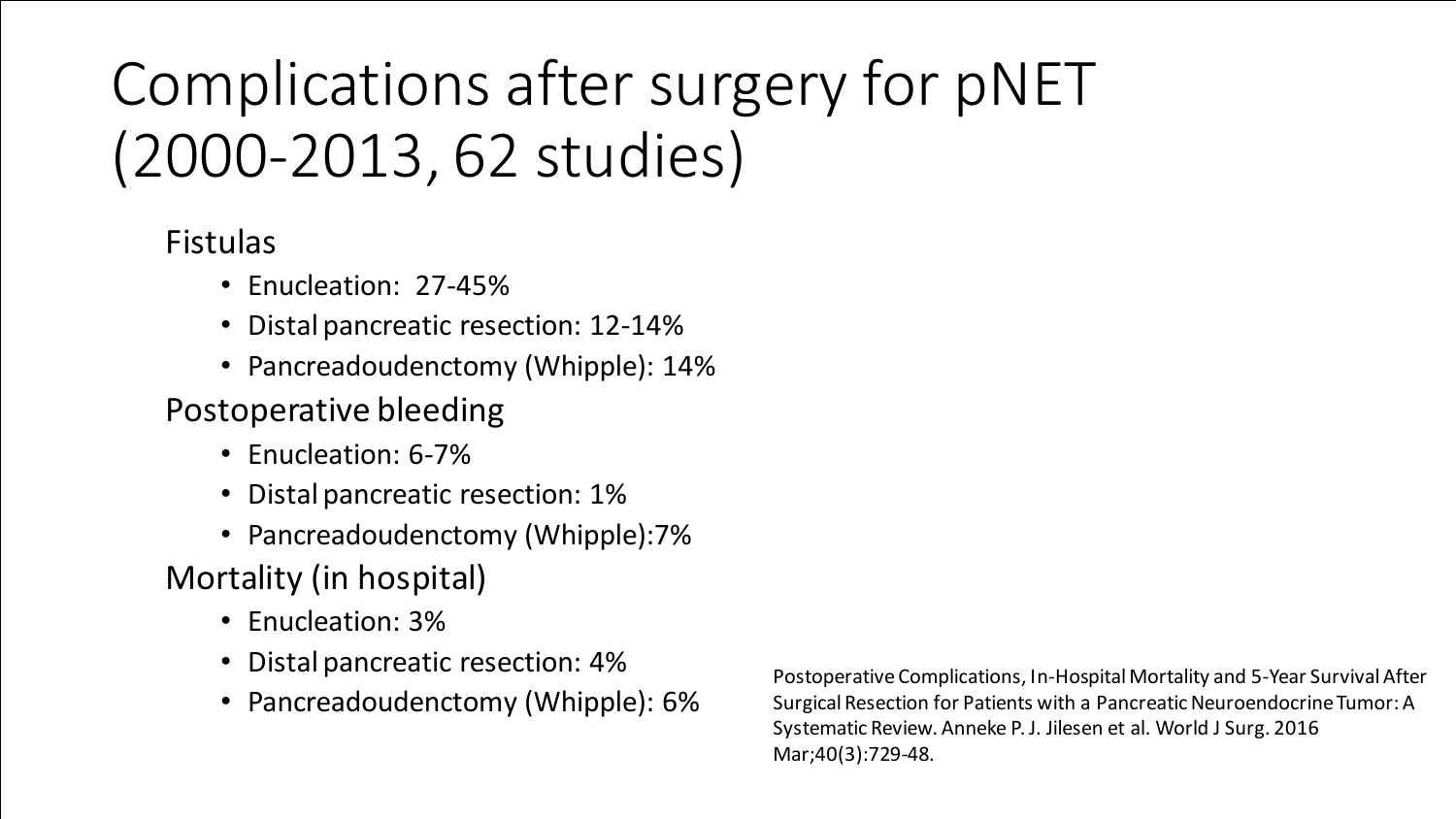# EUS-veiledet radiofrekvensablasjon av pNET

- Som alternativ til kirurgisk behandling
	- Organbevarende, kort sykehusopphold
	- Protokoller: RH-senter for Nevroendokrine svulster, RAPNEN (Roma)
- G1-2, funksjonelle eller non-funksjonelle pNET
	- Ki67≤5%, 2-3 cm i diameter
	- Ki67≤10%, 1.5-2.5 cm i diameter
	- Ki67≤5%, ≤ 2 cm hvis progresjon
- RFA med RFA probe (Starmed®) 5-10 mm ablasjonslengde
	- Kontrastforsterket EUS før og etter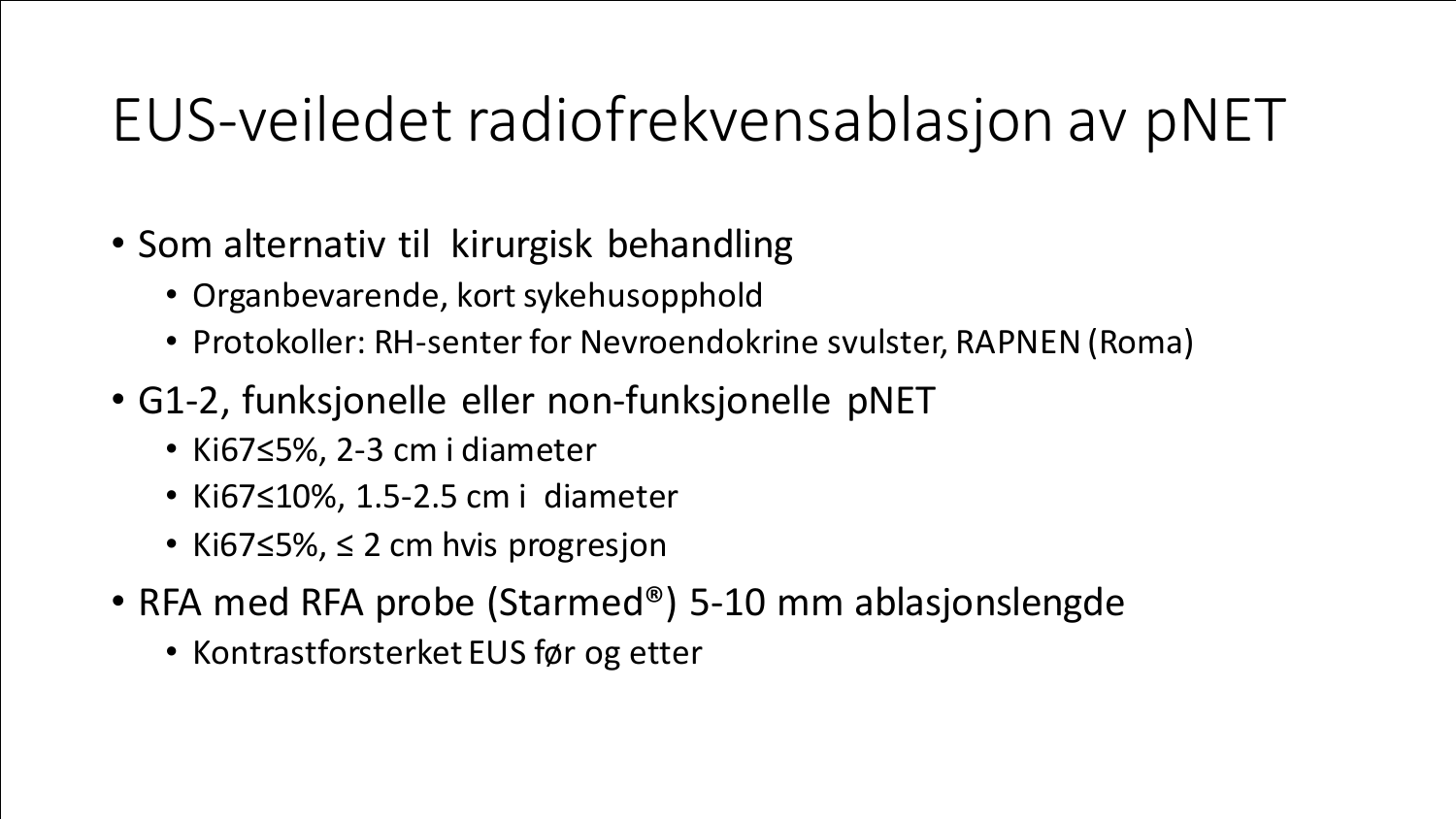### **Inclusion criterias Rapnenstudy**

Distance from the main pancreatic duct ≥2mm

Homogeneous enhancement at contrast harmonic EUS (CH-EUS)

#### For patients with **F-PanNENs** (almost all insulinomas)

- Size <20mm
- clinical syndrome related to excessive insulin secretion
- Single lesion at imaging (CT, MRI, EUS)

#### For patients with **NF-PanNENs**

- Diameter between 15mm and 25mm
- G1 or G2 (Ki67≤ 5%) (EUS-FNB)
- 68Ga-DOTATATE PET/CT, CT, MRI negative for LN and other MTX
- Hyper-/Iso-enhancing pattern at MRI/CT, without calcifications
- Absence of symptoms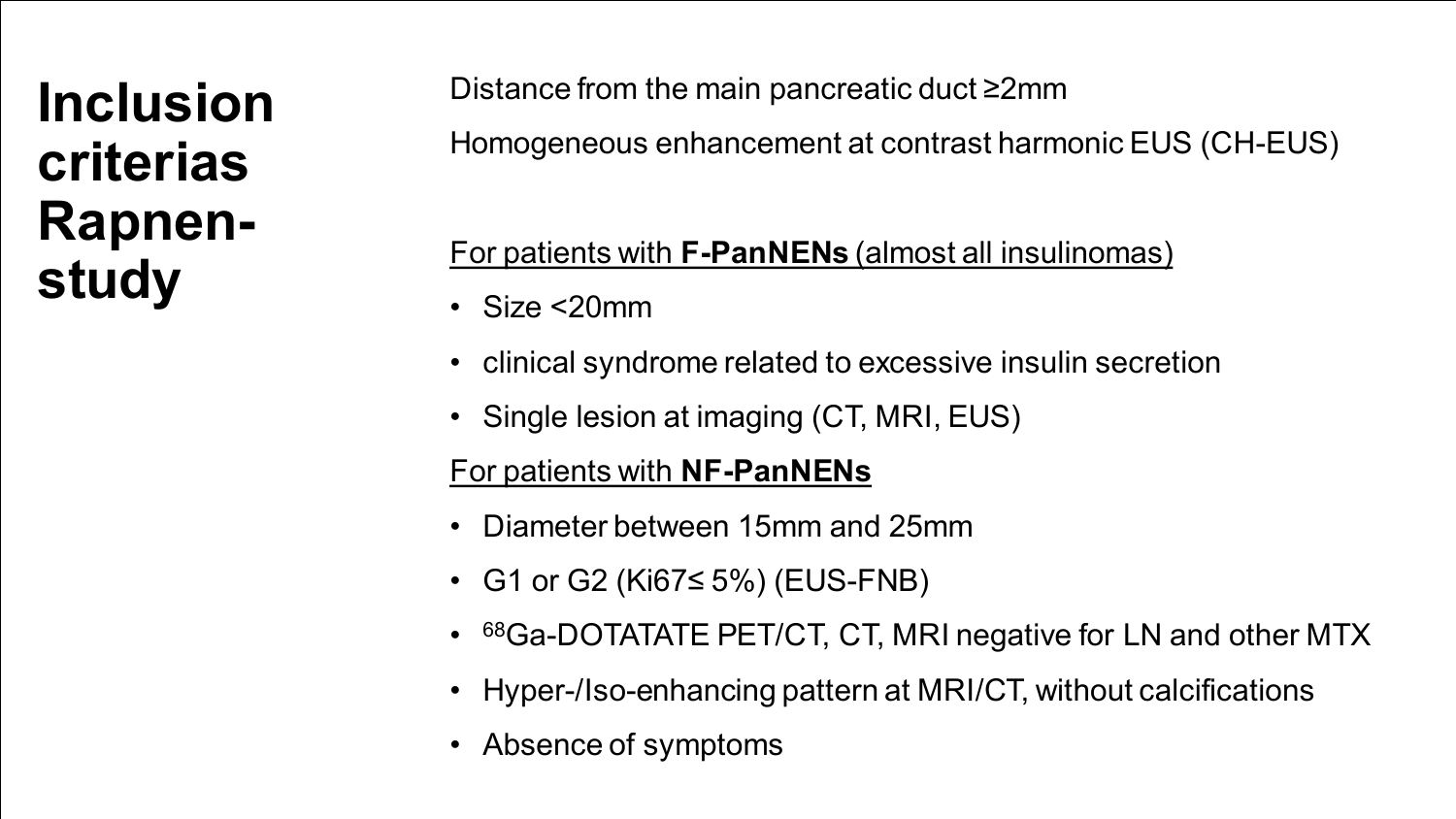

A: Cytomorphological features in a section prepared from a cell block: Loosely cohesive uniform plasmacytoid tumor cells (long arrows) and some contaminant gastric epithelium (short arrow) (Hematoxylin-Eosin). B: Immunohistochemicalstaining for **Synaptophysin** demonstrates diffuse and strong positivity in the tumor cells (long arrows). Contaminant gastric epihelium is negative (short arrows). (Scale bars 100 my).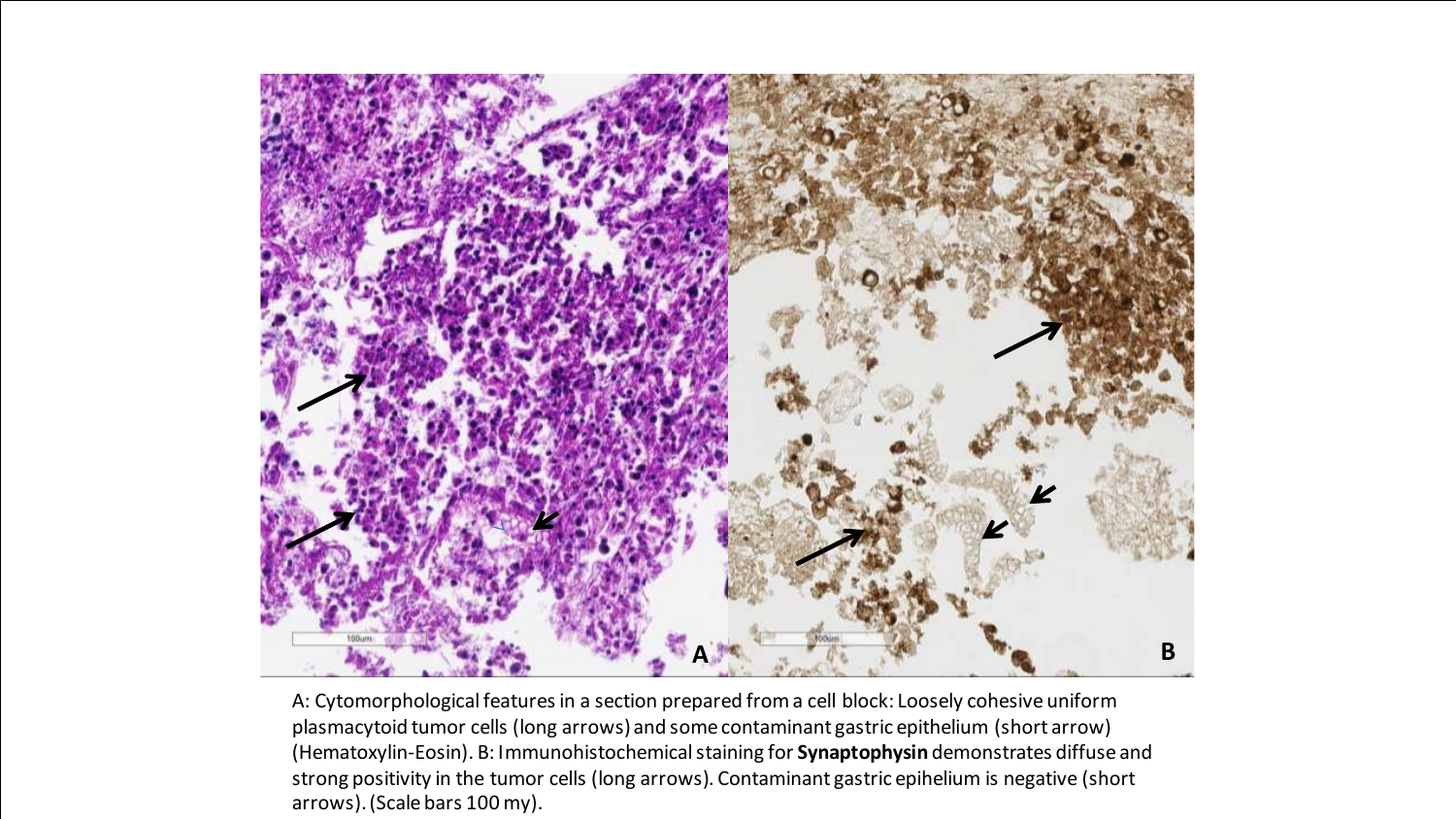### Results of 6 cases of EUS RFA for histologically confirmed insulinoma in the pancreas

| <b>Patient</b><br>no. | <b>Date</b>          | <b>location</b> | Size, mm      | <b>Doppler</b>                       | <b>Probe</b><br>No of<br>ablations | <b>Amyl</b> (25-<br>120<br>Lipase (20-<br>73) | <b>PD</b><br>drain       | <b>Follow up</b>         | <b>Post procedure</b><br>imaging                |
|-----------------------|----------------------|-----------------|---------------|--------------------------------------|------------------------------------|-----------------------------------------------|--------------------------|--------------------------|-------------------------------------------------|
| $\overline{1}$        | 22.05.19             | collum          | 7x5           | Basket sign 5mm                      | 50W x3                             | <b>Amyl: 59</b><br>Lipase:76                  |                          | Euglycemic               | EUS: no lesion                                  |
| 2(RH)                 | 17.06.20             | corpus          | 13            | Basket sign 50Wx6<br>CEUS pos        |                                    | Amyl: 138<br>Lipase: 250                      | 5F                       | Hyper-<br>/Euglycemic    | <b>RH</b>                                       |
| $\overline{3}$        | 16.12.20             | tail            | 15            | Basket sign 50Wx3<br><b>CEUS pos</b> |                                    | Amyl: 31<br>Lipase: 45                        | $\blacksquare$           | Hyperglycemi -<br>C(DM2) |                                                 |
| $\overline{4}$        | 18.05.21             | collum          | 13            | Basket sign 40Wx3<br>CEUS pos        |                                    | Amyl: 110<br>Lipase: 87                       | $\overline{\phantom{a}}$ | Euglycemic               | <b>EUS: Decreased</b><br>8 mm, CEUS<br>neg.     |
| 5                     | 25.05.21             | caput           | $13 \times 5$ | Basket sign<br>CEUS pos              | 7 <sub>mm</sub><br>50Wx3           | Amyl: 368<br>Lipase: 549                      | 5F                       | Euglycemic               | CT: neg                                         |
| 6                     | 03.11.21<br>(RAPNEN) | collum          | 11            | Basket sign 50x3<br>CEUS pos         |                                    | <b>Amyl 215</b><br>Lipase 444                 | 5F                       | C/<br>euglycemic         | Hyperglycemi EUS 2 weeks: no<br>lesion detected |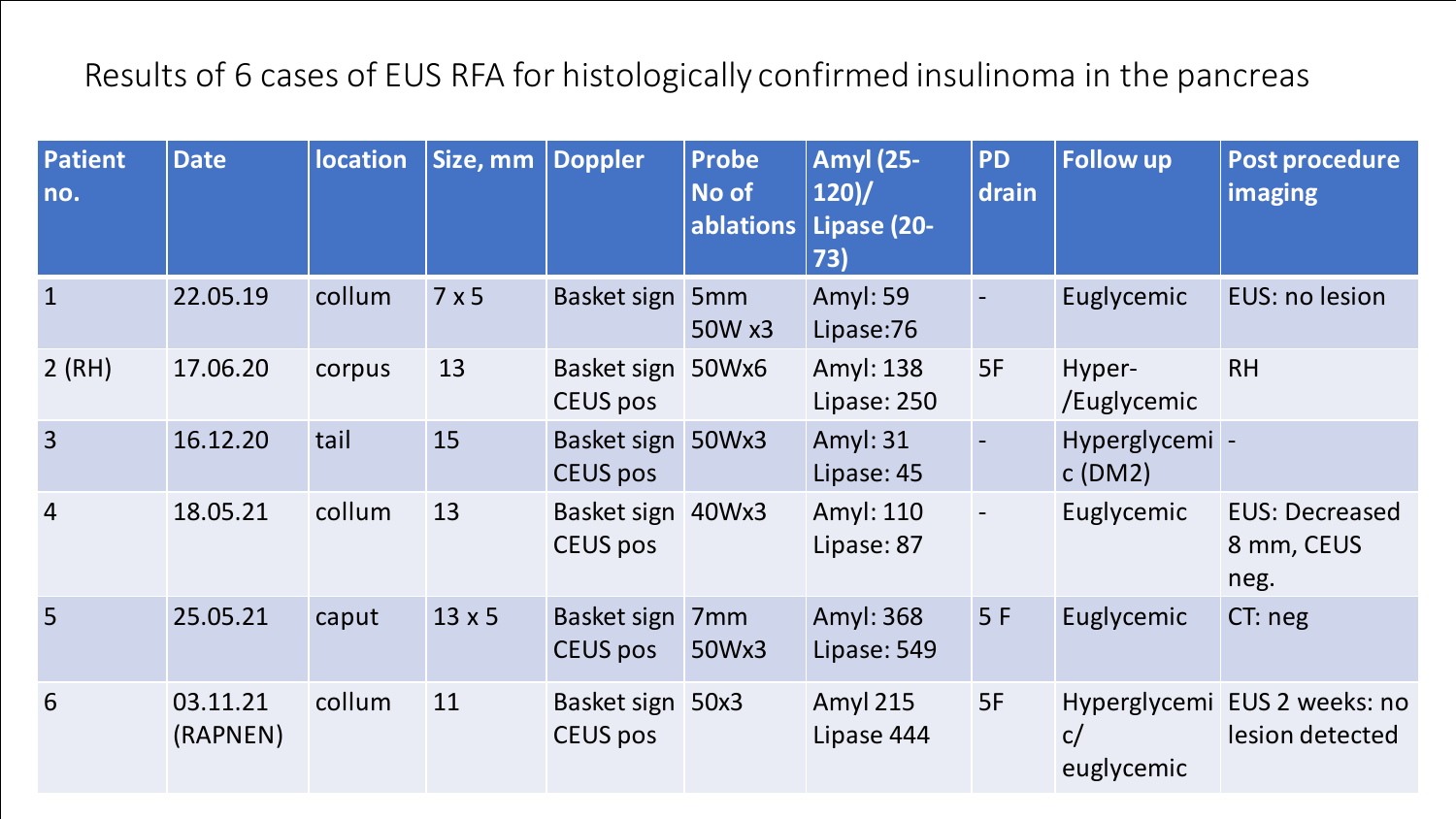### Main results meta-analysis

- 12 studies, 61 patients, 73 lesions treated (2014-2020)
- Functional pNETs 22/Non-fuctional pNETs: 51
- No of RFA ablations: 1.3 (range  $1-3$ ) per session
- Complete abaltion: 96 % (75 % – 100 %)
	- Functional: 100%
	- Non-Functional: 93%
- Mean follow-up: 11 months (range 1–34 months)
- No difference in efficacy between Habib<sup>®</sup> probe and Starmed<sup>®</sup> probe
- Mean size in non-response group 21.8 $mm \pm 4.71$  vs. 15.07 $mm \pm 7.34$  in the response group ( $p = 0.048$ )
- Size cut-off: size ≤ 18 mm of P-NET at EUS was associated with a positive response to EUS-RFA with a sensitivity of 80 %, a specificity of 78.6 %
- Adverse events: 13,7% mild AE, 1.6% moderate AE, no serious AE. More common in head lesions

Imperatore, Nicola et al. "Endoscopic ultrasound-guided radiofrequency ablation of pancreatic neuroendocrine tumors: a systematic review of the literature." *Endoscopy international open* vol. 8,12 (2020)